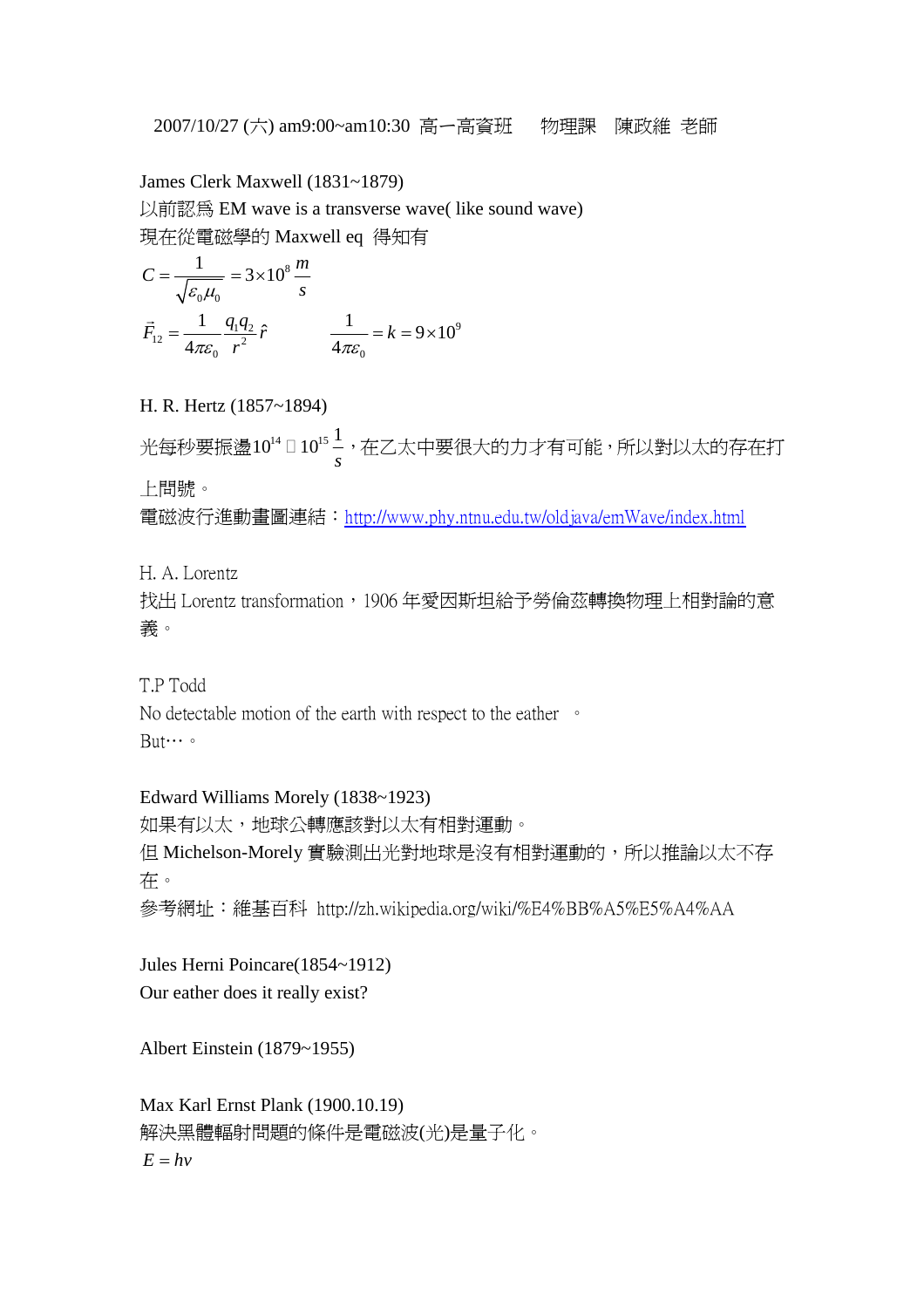愛因斯坦光電效應 (光有粒子性,叫光子)  $K = hv - \phi$ 

De Broglie

$$
E = hv = \frac{hc}{\lambda} = pc \qquad p = \frac{h}{\lambda}
$$

可由物質波公式知道光的粒子性(也就是動量)會與光的波動性(也就是波長),會 有一個關係式

$$
\lambda = \frac{h}{p} \quad (\text{Mif } \mathcal{B} \triangle \vec{x})
$$

當動量很小(量子力學),與普朗克常數數量級相差不多時→此時為波動性較明顯 當動量很大(牛論力學),與普朗克常數數量級相差很多時→此時為粒子性較明顯

#### Heisenberg

發展量子力學的矩陣形式

## Schrodinger

發展量子力學的波動方程式(與古典力學的牛頓方程式地位相同)

## Pauli

包利不相容原理

## Dirac

把相對論效應引進量子力學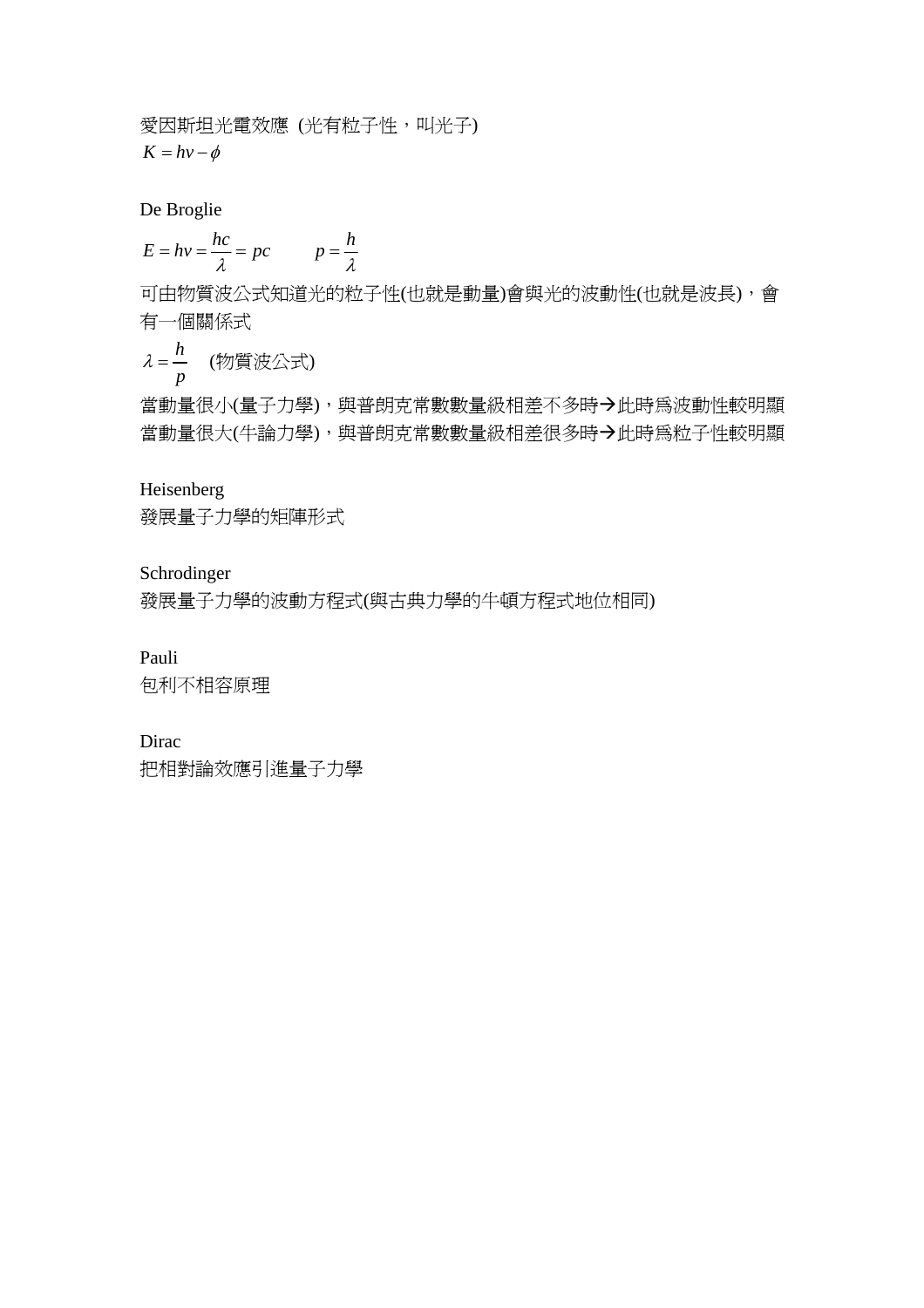2007/10/27 (六) am10:45~ 高ㄧ高資班 物理 陳政維老師

Kinematics 運動學

位置 position (x,y,z) 座標系統:慣性座標系 圓座標系參考網址:維基百科 http://zh.wikipedia.org/wiki/%E7%90%83%E5%BA%A7%E6%A8%99%E7%B3%BB

 $\iota\mathcal{Z}$ 





3 DIMENSIONAL CARTESIAN COORDINATE SYSTEM

移動 translation 轉動 rotation 振動 vibration

 $P(x,y,z) \rightarrow p(x1,y1,z1)$  經過時間從*t* → *t* + Δ*t* 

向量 vector

路徑 path=位移大小 (時間差距很小時)

時間數量級比較(單位:秒 second) 光通過原子核 $(10^{-23} s)$ <可見光 $(10^{-15} s)$ <一般時間單位 $(1s)$ <人的一生 $(10^5 s)$ 

 $x_1$   $x_2$   $x_3$   $x_4$   $x_5$   $x_6$   $x_7$ 

 ${\langle \overline{\text{12}}\text{ } \overline{\text{12}}\text{ } \overline{\text{}}\text{ } \Delta \text{ } \overline{\text{3}}\text{ } \Delta \text{ } \overline{\text{}}\text{ } \Delta \text{ } \text{ } \overline{\text{}}\text{ } \Delta \text{ } \text{ } \overline{\text{}}\text{ } \Delta \text{ } \text{ } \Delta \text{ } \overline{\text{}}\text{ } \Delta \text{ } \overline{\text{}}\text{ } \Delta \text{ } \overline{\text{}}\text{ } \Delta \text{ } \overline{\text{}}\text{ } \Delta \text{ } \overline{\text{}}\text{ } \Delta \text{ } \over$ 

平均速度 (velocity)

$$
\left\langle \vec{V}\right\rangle =\frac{\Delta \vec{S}}{\Delta t}
$$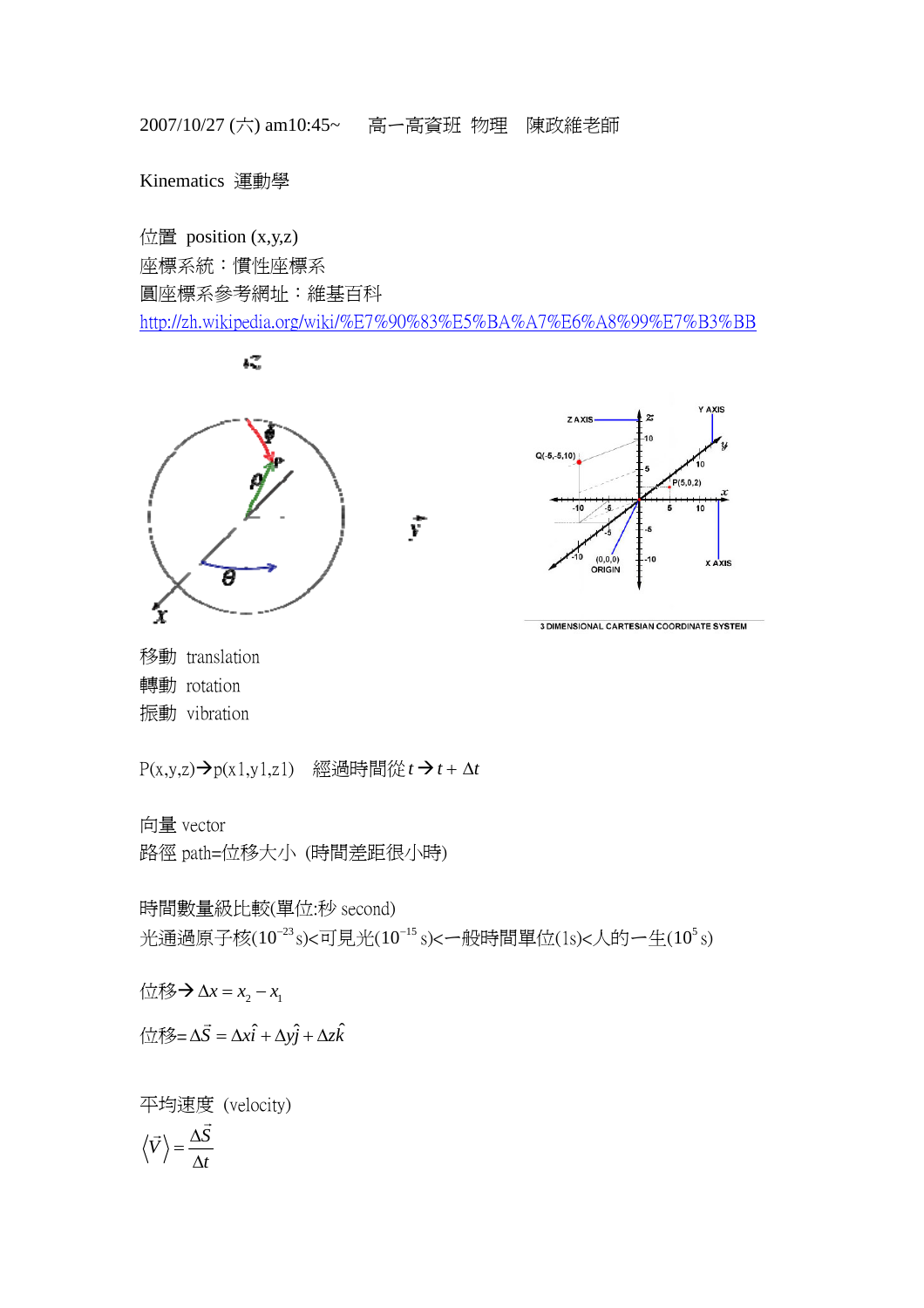

http://zh.wikipedia.org/wiki/%E8%BF%90%E5%8A%A8%E5%AD%A6

$$
v = |\vec{v}| = \lim_{\Delta t \to 0} \frac{\Delta s}{\Delta t} = \frac{ds}{dt}
$$
  
\n
$$
\text{max}(\overline{z}) = \frac{ds}{dt} \text{maximize } \overline{z} = \frac{ds}{dt}
$$
  
\n
$$
V_x \hat{i} + V_y \hat{j} + V_z \hat{k} = \overline{v} = \frac{d\overline{S}}{dt} = \frac{dx}{dt} \hat{i} + \frac{dy}{dt} \hat{j} + \frac{dz}{dt} \hat{k}
$$
  
\n
$$
\frac{dx}{dt} = V_x \implies dx = V_x dt
$$
  
\n
$$
\int_{x_i}^{x_f} dx = \int_{t_i}^{t_f} V_x(t) dt
$$

參考網址:維基百科

http://zh.wikipedia.org/wiki/%E9%BB%8E%E6%9B%BC%E7%A7%A F%E5%88%86